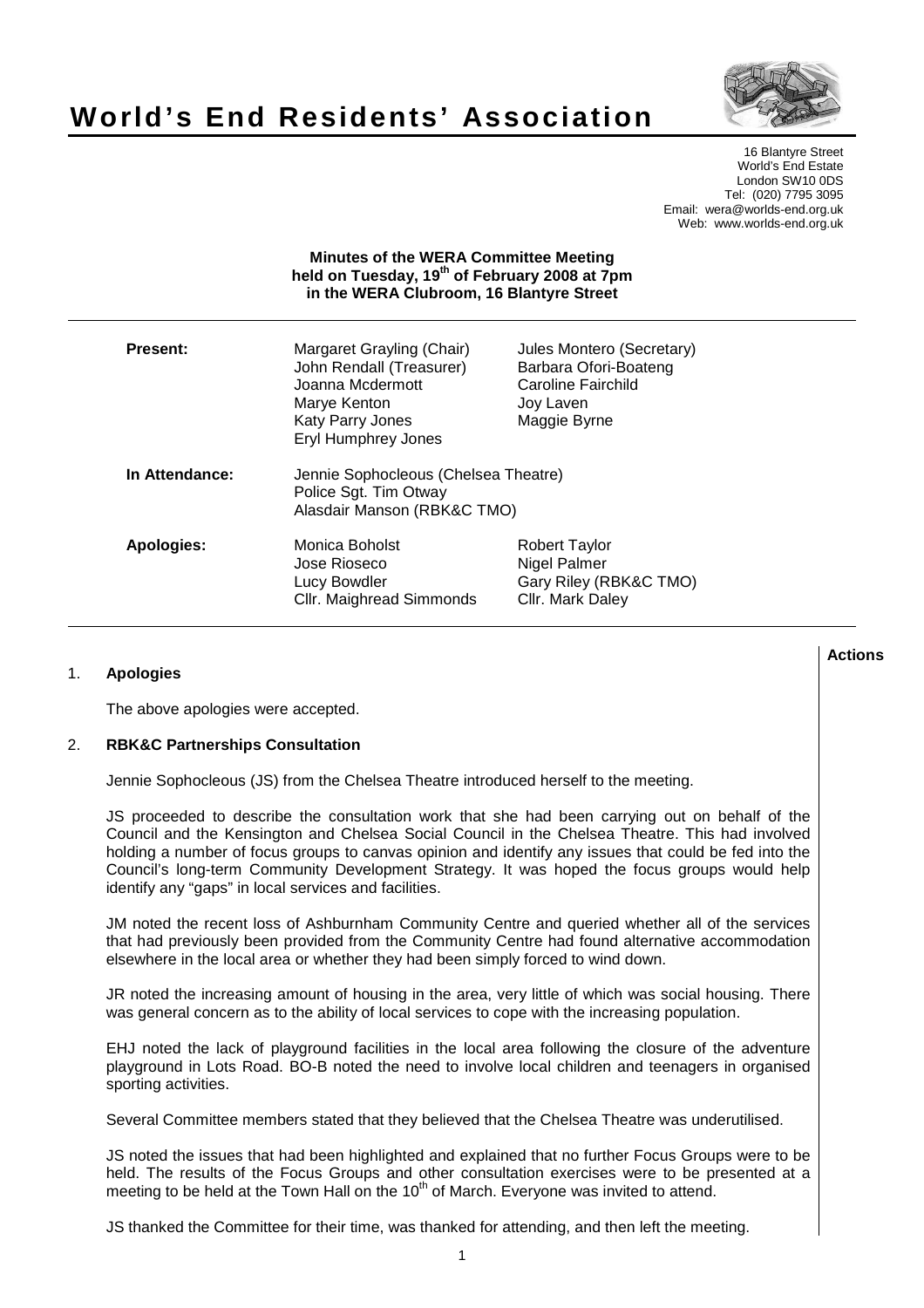## 3. **Minutes of Previous Meeting**

The minutes of the meeting held on the  $15<sup>th</sup>$  of January 2008 were accepted as correct.

#### 4. **Matters Arising**

JM asked Committee members to check the contact list that was being circulated and check that their contact details were correct so that it could be finalised and distributed.

## Meeting of the  $18<sup>th</sup>$  of January 2008

Item 2 – EHJ confirmed that she had sent Liam Good photographs of the walkway roof.

Item 9 – The World's End ARB was on the agenda and would be discussed later.

It was noted that WERA was still waiting for Liam Good to respond to his actions under item 2. JM noted that he was in the process of arranging a walkabout of the estate with Liam Good.

TO noted the large number of incidents of vandalism of the estate's lifts recorded in the previous minutes and said that he would discuss these further with the TMO.

## 5. **Manager's Update**

This matter was originally deferred in GR's absence. The item was re-tabled on AM's arrival.

#### **Security**

AM noted that works to repair the estate's door entry system were expected to commence shortly and that at the same time a report was being prepared for the TMO's Property Management Committee with proposals to progress the Estate's Security Scheme. MG noted that WERA had previously been told that the Security Scheme was "on ice". AM pointed out that the works to the existing system were being carried out as responsive repairs but that funding for a capital scheme was still available and that he believed the TMO intended for those parts of the Security Scheme that had met with widespread resident approval to proceed. AM stated that until the report had been presented to the Property Management Committee and met with their approval that he could not provide WERA with a copy, but that he would do so once that had happened. There was some discussion as to whether the costs of any security works within the estate's car park would be rechargeable.

#### **Heating**

Several Committee members noted issues with the communal heating. AM noted these and pointed out that new thermostats/sensors had recently been installed and might be in need of adjustment.

#### Drain Blockage in Blantyre Street

MG noted the drain blockage in Blantyre Street (near the Youth Club) which had gone on for over five days and had resulted in raw sewage flooding part of the street. Connaught operatives had attended on at least four seperate occasions before the blockage was cleared. The blockage had apparently been caused by "cooking fat". A discussion took place as to whether the TMO should inform residents of the types of waste that could be disposed of through the estate's waste pipes and which should not.

#### Wet Cleaning

JL noted the lack of wet cleaning of the estate's walkways. AM stated that the cleaning machine had been out of action for some time, which had impacted on the cleaning schedule, but that it had now been repaired and that he expected OCS to proceed to carry out any wet cleans that were pending. JM noted that the existing schedule – every walkway to be cleaned at least once a fortnight – was not being achieved and asked that the TMO and OCS agree on a realistic schedule. AM stated that he believed the standard of cleanliness that was to be achieved also had to be agreed with WERA, as he believed expectations were currently too high.

#### Walkways Roofs

MG noted that a number of the walkway roofs had now accumulated significant amounts of rubbish and needed to be cleared as a matter of urgency before blocked drains caused flooding into the properties below.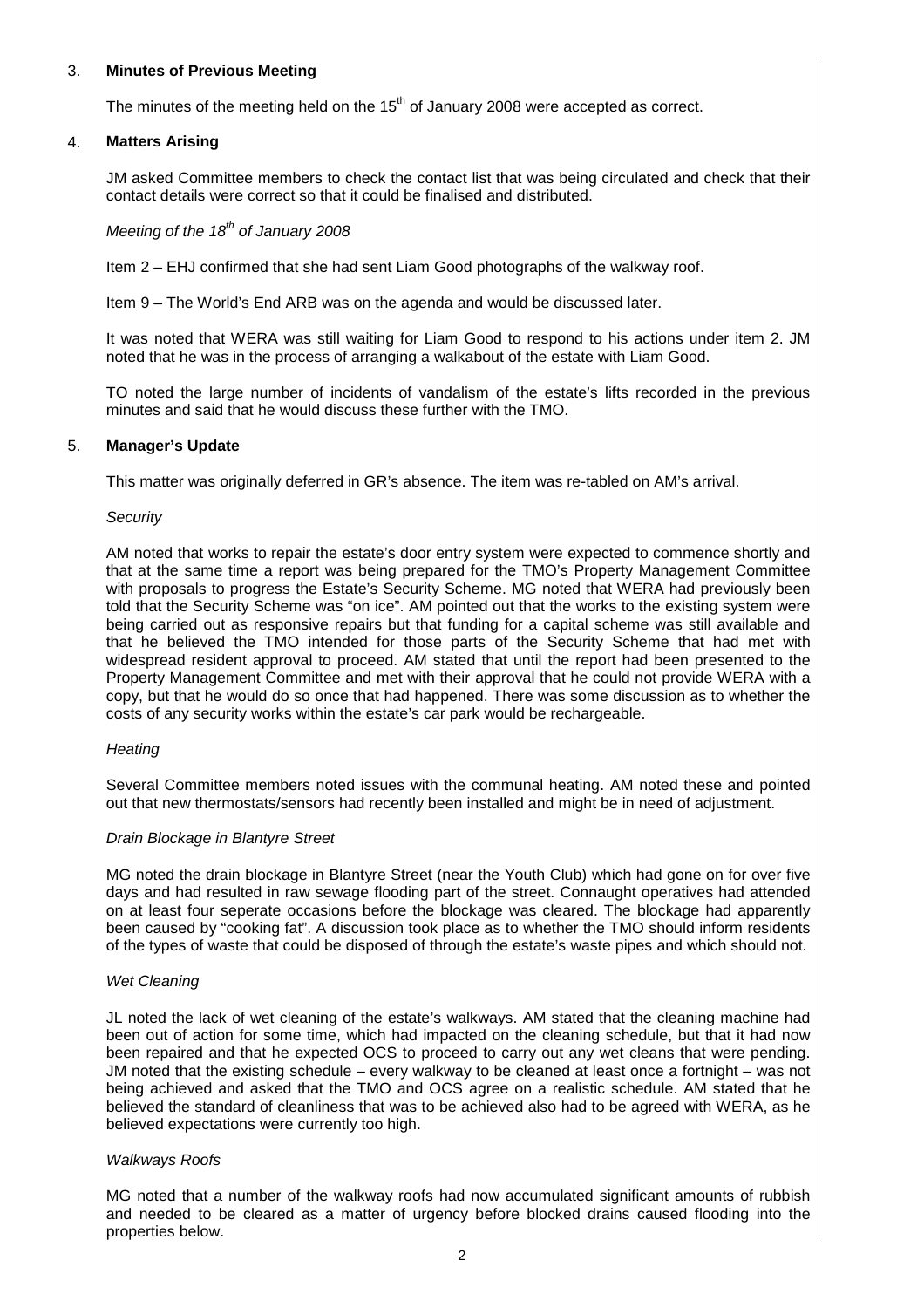## 6. **Safer Neighbourhoods Update**

TO distributed copies of his monthly report to the meeting and provided the meeting with updates on the following issues:

- The court case against the owners of the dog that had attacked a child on the Piazza and subsequent/planned Police activity in relation to dogs on the estate.
- Two incidents of criminal damage in the estate's lifts that had been dealt with by the Police.
- CCTV.
- The status of the World's End Pub.

TO noted that the composition of his Safer Neighbourhoods team was changing – one PCSO was to begin training to become a Police Constable; two were to be transferred to another ward.

#### 7. **World's End ARB**

MG noted that the next meeting of the World's End ARB was scheduled to take place the following Wednesday, the  $27<sup>th</sup>$  of February, at 6.30pm in the WERA Clubroom. Members were asked to submit any ideas for ARB works/proposals prior to the meeting.

JM asked AM whether it would be possible to use funds from the ARB to redecorate the toilets in the WERA Clubroom, noting that the gents' toilet was currently suffering from a serious leak and that all the toilets could do with some redecoration. AM stated that ARB funds could be used for that purpose, if that was what the ARB decided.

AM noted that approx. twenty "no dogs" signs (purchased with ARB funds) were stored in GR's office awaiting installation in the estate's communal gardens.

JM stated that he had asked GR to prepare a financial status report for the upcoming meeting. JM would distribute copies to members afterwards. JM

It was noted that the TMO intended to send a member of their executive team to the ARB to discuss the forthcoming EGM. AM asked that the TMO be informed if a large turnout was expected. MG asked those present to let her know if they knew of any TMO members who wished to attend. JM asked AM whether the meeting was being advertised separately. AM stated that he did not believe that it was.

#### 8. **Westway Project**

BO-B asked the Committee to consider whether WERA might be able to allow the money from any grants that might be applied for to redecorate the column on the Piazza to be paid into, and held, in its bank account. JM said he would check with the TMO's Resident Involvement team to ensure that this was acceptable. AM said he could see no reason why WERA would not be able to do this. JM

JM noted that a number of Committee members had asked for the ownership of the column to be clarified prior to formally engaging the services of the Westway Project. JM had written to both the Council's Highways Department and the church asking for them to confirm whether the column was the responsibility of the Council or had been demised to the church, and was now awaiting their response. AM suggested contacting the Borough Valuer to provide a definitive response.

JM

## 9. **Meetings Attended**

#### Leaseholder Services Committee

JM noted that the meeting scheduled to take place on the  $5<sup>th</sup>$  of February had been cancelled.

#### Senior Citizens Forum

MG had tried to attend the meeting of the Senior Citizens Forum scheduled for the 23<sup>rd</sup> of January. MG explained that the meeting had not actually taken place. A proposal was tabled prior to the start of the meeting to remove the current Chair of the Forum from office. The proposal, as presented, was supposedly put forward by the World's End Over50s Club and the World's End ARB. The World's End ARB had never actually seen or discussed the proposal prior to the meeting and MG had therefore objected to the proposal as tabled. After a lengthy discussion the proposal was withdrawn and the meeting effectively abandoned.